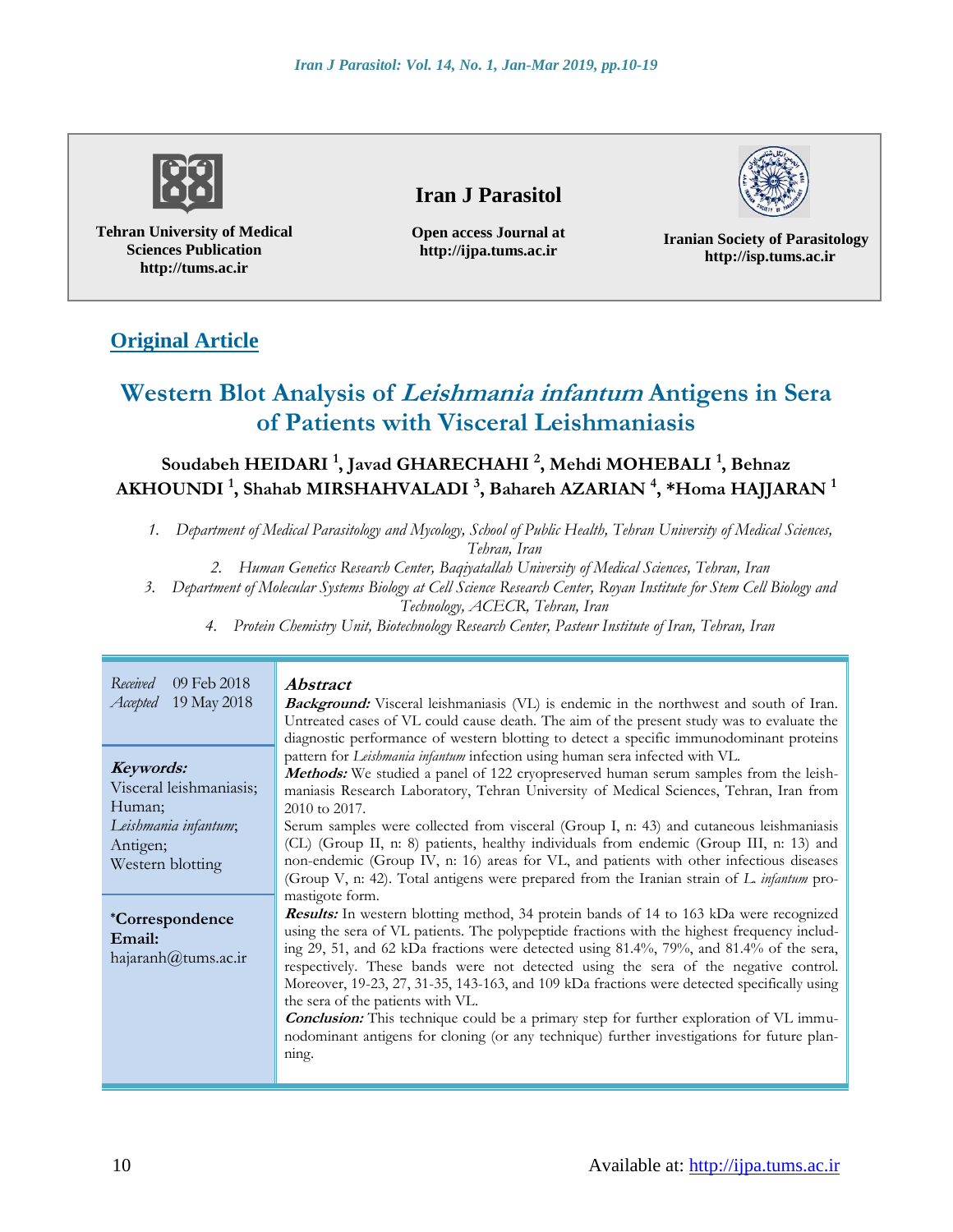## **Introduction**

eishmaniasis is a parasitic disease found in some parts of tropical and subtropical countries in the world, eishmaniasis is a parasitic disease<br>found in some parts of tropical and<br>subtropical countries in the world,<br>including Iran. Leishmaniasis is caused by the parasitic protozoa transmitted by the bite of infected female phlebotomine sandflies. There are 3 main forms of the diseases – visceral (also known as kala-azar), cutaneous, and mucocutaneous leishmaniasis (1, 2). In Iran, both forms of cutaneous and visceral leishmaniasis can be found. Cutaneous leishmaniasis (CL) is caused by *Leishmania tropica* and *L. major* (3). The Mediterranean form of visceral leishmaniasis (VL) is caused by *L. infantum.* VL is endemic in the northwest and south of Iran and more than 3000 cases were recorded as serology and parasitology confirmed cases from 1996 to 2010 in Iran (4). The disease is characterized by irregular fever, weight loss, hepatosplenomegaly, and anemia is fatal if left untreated in over 95% of cases (5).

In VL, diagnosis is made by combining clinical signs with parasitological or serological tests (6). The diagnosis is confirmed by observing amastigotes in bone marrow, liver, spleen or lymph node biopsies, although it is an aggressive method. Parasitological methods with high specificity and variable sensitivity may be used as the method of choice for the diagnosis of VL. These methods are may be suitable during the acute phase of VL, but are not effective in the chronic and asymptomatic cases characterized by lower parasitemia and presence of specific antibodies in the serum or plasma (7, 8).

Several serological methods have been proposed like the direct agglutination test (DAT), indirect immunofluorescence assay (IFA), and ELISA. None of the methods for the diagnosis of VL can be regarded as 100% safe, especially in asymptomatic and chronic VL case (9- 11).

However, several studies have presented valuable information about the parasite antigenic profile using alternative diagnostic serological methods like western blot (WB) (12, 13). Two primary advantages of WB are sensitivity and specificity. Western blotting (also called immunoblotting) can detect as little as  $0.1$  ng/mm<sup>2</sup> of protein from a parasite, virus, or bacteria in a patient (14).

In the present study, we used immunoblotting technique with total protein antigen extracted of *L. infantum* for detection of specific antibodies in patients infected with VL in the acute and chronic phase of the disease as well as cases infected with CL and other infectious diseases. The western blot method may be used as an alternative method for detecting specific antibodies against *L. infantum* antigenic polypeptides to confirm the laboratory diagnosis of VL.

## **Materials and Methods**

### **Sampling**

We studied a panel of 122 cryopreserved human serum samples from the leishmaniasis Research Laboratory, Tehran University of Medical Sciences from 2010 to 2017.

Serum samples were divided into five groups:

Group I: Sera that were clinical, parasitologically, and serologically (DAT) positive (n: 43) for VL from endemic (Ardebil, East Azerbaijani) and non-endemic (Kerman, Gilan and Semnan) provinces for VL.

Group II: Sera that were clinically and parasitologically positive (n: 8) for CL.

Group III: Sera of blood donors (n: 13) without any clinical signs or symptoms that were DAT negative for VL. The donors were from an endemic area (Ardebil, Iran) and the samples were used as negative controls.

Group IV: Sera of blood donors (n: 16) without any clinical signs or symptoms that were DAT negative for VL. The donors were from a non-endemic area (Tehran, Iran) and the samples were used as negative controls.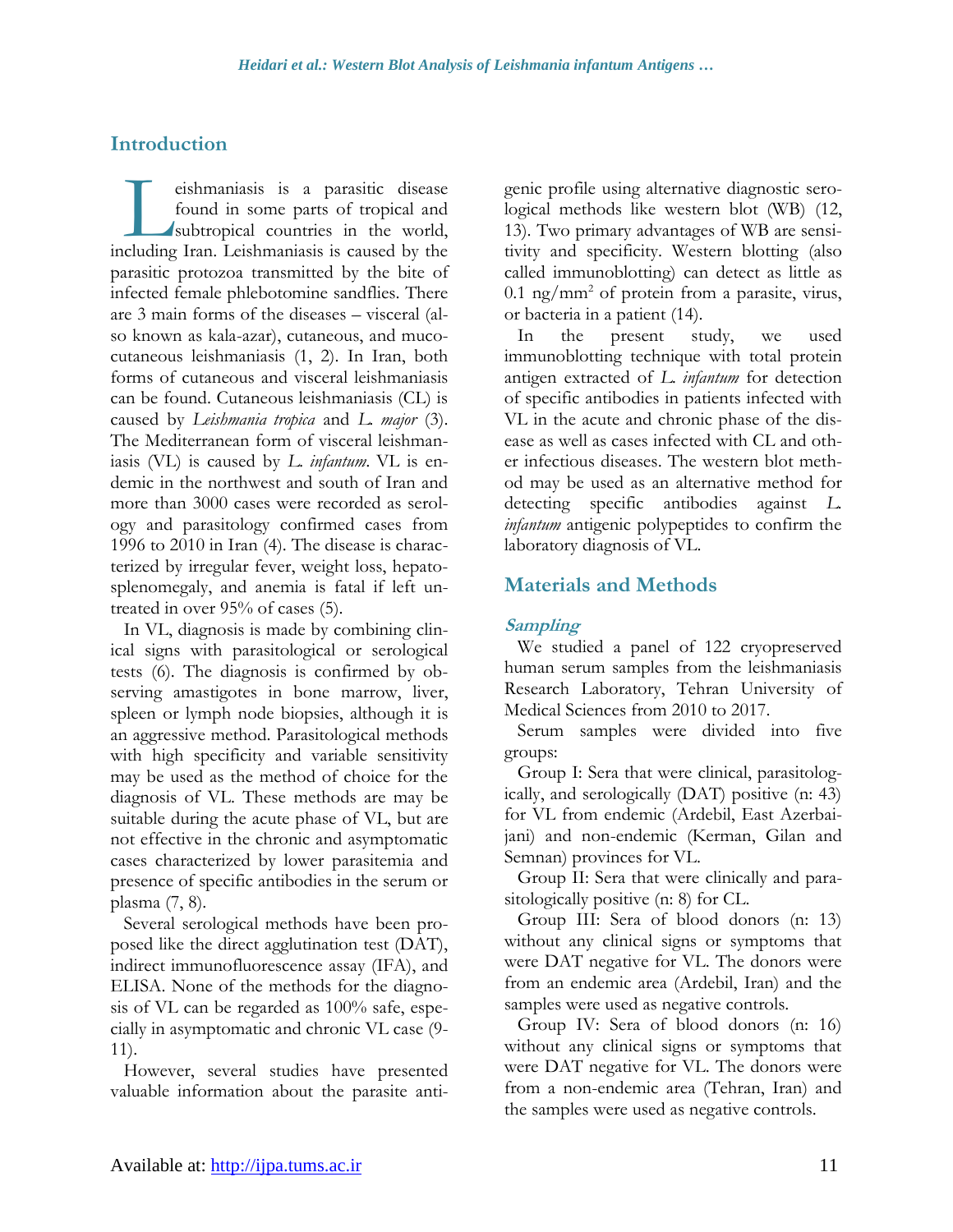Group V: Sera collected from patients with other infectious or autoimmune disease (n: 42) that were DAT negative for VL; malaria (n:5), toxoplasmosis (n:8), fascioliasis (n:3), strongyloidiasis (n:3), hydatidosis (n:2), taeniasis (n:1), trichostrongylosis (n:1), toxocariasis (n:1), antinuclear antibodies (n:2), rheumatoid factor (n:4), syphilis (n:1), brucellosis (n:3), rubella (n:5) and cytomegalovirus (n:3).

For positive and negative control, we used one pooled sera including 5 serologically and parasitological positive cases for VL and 5 serologically and parasitological negative cases for VL from endemic and non-endemic areas for VL, respectively.

This study was approved by the Ethics Committee of the Tehran University of Medical Sciences, Tehran, Iran No: IR-TUMS-VCR-REC-1395-721.

### **Antigen preparation**

The antigen used was the total extract of *L. infantum* promastigotes (Iranian strain: MCAN/IR/14/M14) were grown at 24 °C in the RPMI 1640 medium (Gibco, USA) supplemented with 10% heat-inactivated fetal calf serum and were harvested at the late log phase and early stationary phase of growth. The cells were washed with phosphate buffered saline three times (pH 7.4). The parasitic concentration was adjusted to  $3\times10^8$  promastigotes/mL.

Proteins were extracted using trichloroacetic acid (TCA) in acetone (15, 16). Briefly, the cells were suspended in 10% TCA in acetone supplemented with 0.07% (w/v) dithiothreitol (DTT). Then, they were incubated at –20 °C for 1 h. The samples were then centrifuged at 26000 g for 20 min at 4  $^{\circ}$ C and the pellets were washed with cold acetone containing 0.07% (w/v) DTT, incubated at  $-20$  °C for 1 h and centrifuged at 4 °C. Washing and sedimentation of the pellets repeated three times. Residual acetone was removed by air drying. The pellets were resolubilized in sample lysis buffer containing 8.4 M urea, 2.4 M thiourea, 50 mM DTT, 2% ampholyte pH 3-10, 5% CHAPS detergent, 1% Triton x-100, 1% DNase, 0.25% RNase, 1 mM PMSF, protease inhibitor cocktail (Roche, Germany). The protein concentration was determined by Bradford assay using bovine serum albumin as the standard (17). The extracted proteins were stored at –70 °C until use.

### **Sodium dodecyl sulfate-polyacrylamide gel electrophoresis**

The samples were electrophoresed on 1-mm thick slab gels with a 12% polyacrylamide in the running gel, and a stacking gel of 5% acrylamide, using a discontinuous SDS buffer system. The antigens were diluted in sample buffer (125 mM Tris-HCl [pH 6.8], 4% sodium dodecyl sulphate [SDS], 25% glycerol, 5% (vol/vol) 2-mercaptoethanol, 0.02% bromophenol blue).

The molecular weight markers (Thermo scientific, cat no: 26610, USA) and antigens were boiled for 5 min and applied to the gel. The antigen (15µg/well) was electrophoresed using Mini-Protean II electrophoresis cells (Bio-Rad, USA). The proteins were visualized using the coomassie brilliant blue (R 250).

### **Western blotting technique**

The proteins from unstained polyacrylamide gels were electro-transferred onto a 0.45 µmpore-size polyvinylidene difluoride (PVDF) membrane (GE Healthcare, USA) at 70 V (300 mA) at 4  $^{\circ}$ C for 1.5 h. The PVDF membrane was cut into vertical strips. The strips were treated with blocking buffer [5% defatted milk, 0.05% Tween 20 in tris-buffered saline (TBS), pH 7.5], at 4 °C overnight with constant shaking, and then rinsed with TBS. The membranes were treated with serum samples of different study groups diluted 1:6000 in blocking buffer at RT for 2 h with constant shaking. After washing three times with  $0.05\%$  TBS\_Tween, the strips were treated at RT, for 1 h with a peroxidase-labeled affinity purified rabbit anti-human IgG H&L conjugate (Abcam Chemical Co (ab6759)) diluted 1:25000 in blocking buffer. After additional washings, bound conjugates were de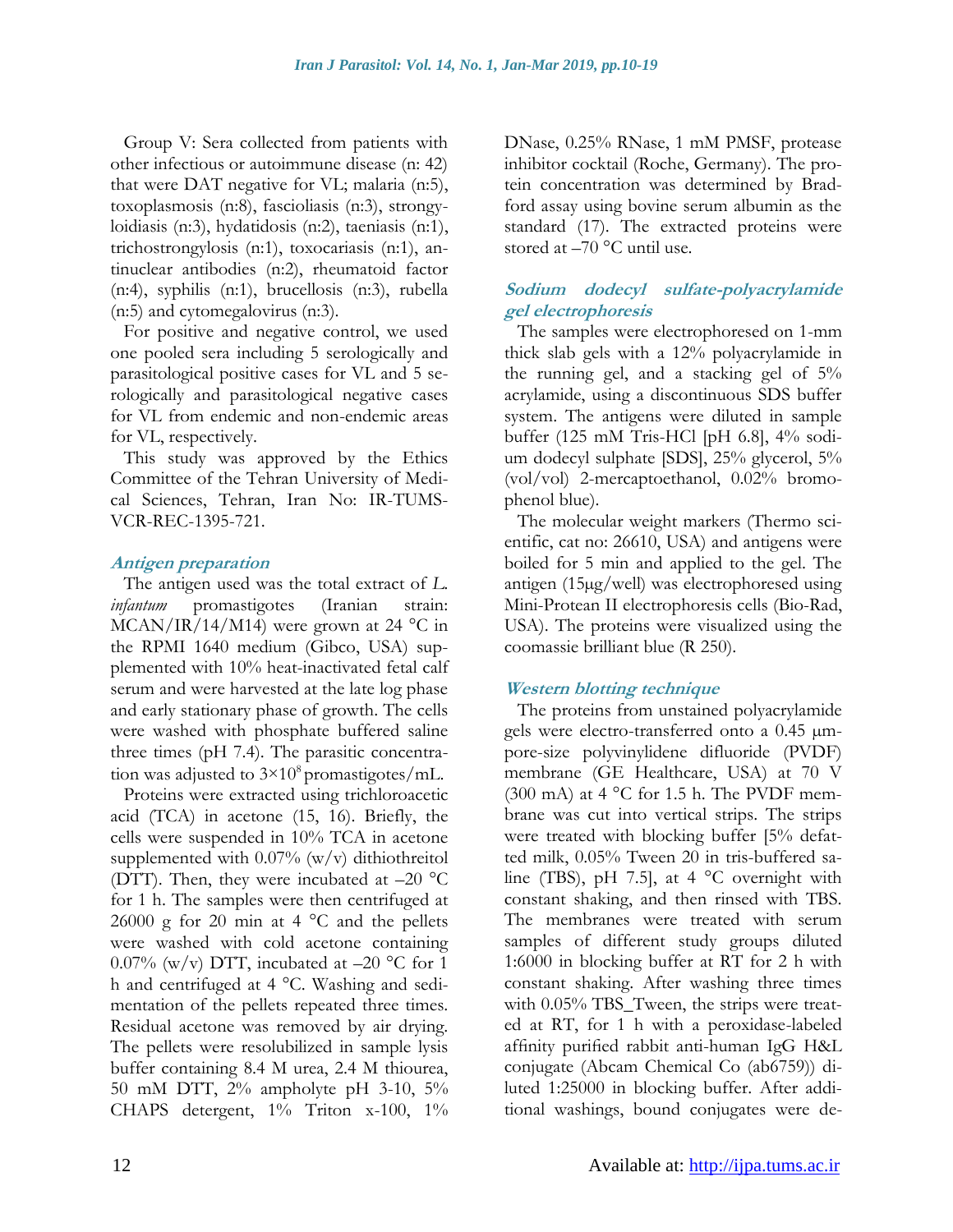tected using the ECL prime western blotting detection reagent (Amersham/ GE Healthcare, Buckinghamshire, UK) and proteins were visualized by autoradiography (Image Station 4000MM PRO, Kodak, USA).

#### **Statistical analysis**

The presence and absence and the relative molecular weight of immune-reactive proteins in blots were determined using the Quantityone 4.6.6 software (Bio-Rad, Hercules, CA, USA).

The significant differences in banding patterns between case and control groups were evaluated by the chi-square and Fisher's exact tests using the SAS software (version 9.3, SAS Institute, Inc., Cary, North Carolina). A *P*value<0.05 was considered statistically significant.

### **Results**

#### **Gel electrophoresis**

More than 40 protein bands were observed in the *L. infantum* protein profile whose molecular weight varied from 14 to >116 kDa. They were separated on SDS-PAGE 12% stained with coomassie brilliant blue R 250 (Fig. 1).

#### **Western blotting analysis**

In the immunoblotting approach, the total protein antigen transferred to the PVDF membrane. The immunodominant polypeptide fractions of *L. infantum* were identified using different serum samples with diverse severities and frequencies (Figs. 2, 3).

The mean number  $(X \pm SD)$  of polypeptide fractions identified using the sera of various groups was  $15.37 \pm 8.23$  for VL (G: I), 7.75  $\pm$ 4.89 for CL (G: II),  $0.69 \pm 1.03$  for healthy controls from endemic areas (G: III),  $0.38 \pm$ 1.02 for healthy controls from non-endemic areas (G: IV), and  $1.55 \pm 2.23$  for other infectious or autoimmune diseases (G: V). In the western blotting method, the number of immunodominant bands was different in VL patients group, depending on the severity and titer of the antibody in serum samples.



**Fig. 1:** Total protein antigen of *Leishmania infantum* was separated in a 12% SDS-PAGE. MW, molecular weight of protein marker (MW: 18.4 to 116 kDa); µg, microgram



**Fig. 2:** Immunoblotting of serum samples from visceral leishmaniasis (VL) patients with total antigen of *L. infantum*. (MW: 14.4 to 116 kDa); Lanes 1-5 VL patients' sera

At least one immunodominant band was identified in each sample. Overall, there was a similar pattern of reactivity between the antigen and antibody in patients with VL and 34 bands (14-163) kDa were observed with various severities and frequencies (Table 1).

The polypeptide fractions with the highest frequency including 29, 31, 33, 47, 51, and 62 kDa fractions were detected using 81.4%,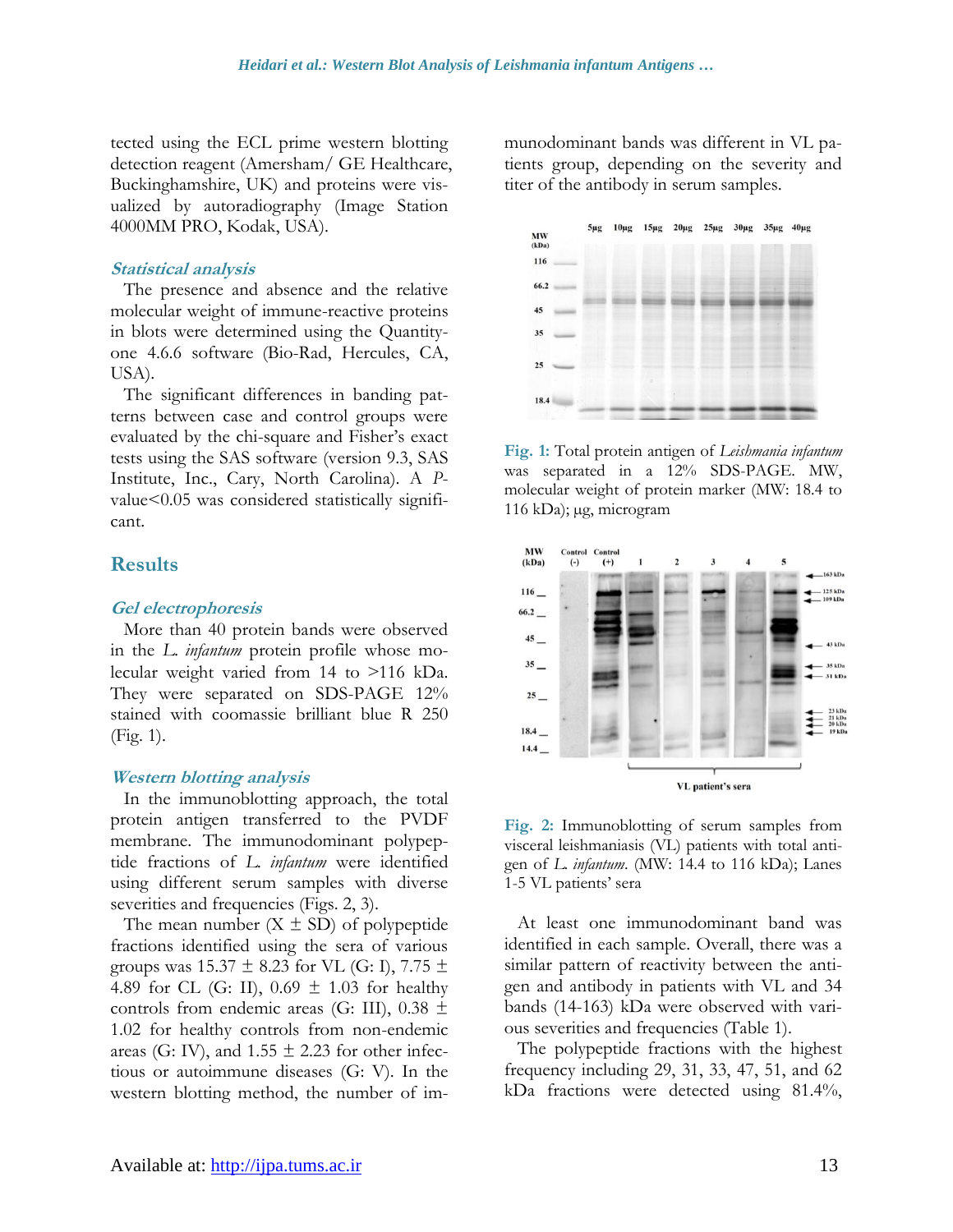65.1%, 72%, 72%, 79%, and 81.4% of the sera, respectively. These bands were not detected using the sera of the healthy participants from endemic and non–endemic areas for VL.

Moreover, 19-23, 27, 31-35, 143-163, and 109 kDa fractions were detected specifically using the sera of the patients with VL (Table 1, Fig.2).



**Fig. 3:** Immunoblotting of serum samples from cutaneous leishmaniasis (CL) patients, healthy individual from endemic and non-endemic areas and other infectious diseases' sera with total antigen of *L. infantum*. (MW: 18.4 to 116 kDa); Lanes 1-3 CL patients' sera. Lanes 4-6 Healthy endemic areas (EA) sera; lane 7-9 Healthy non endemic areas (NEA) sera and lane 10-12 other infectious diseases sera

In the cutaneous leishmaniasis group, 100% of the samples recognized a minimum of 2 and maximum of 14 immunodominant bands. Bands with molecular weights 14-131 kDa were observed, of which more than 60% were 51 (87.5%), 55 (62.5%), 75 (87.5%), and 125 (75%) kDa (Table 1).

In the negative control group (G: III), i.e. serum samples of healthy individuals from endemic areas (n: 13) that were not reactive for VL in the DAT serologic test, 8 samples (61.54%) were negative for a diagnosis of VL by western blotting and no bands were observed. Bands with molecular weight 17, 55, 72 (similar frequency 7.69%), 65 (15.38%), 96 (23.08%) and 125 (7.69%) kDa were detected using 5 serum samples (38.46%) with a weak reaction (Table 1). One to three immunodominant bands were recognized in 38.46% of the samples.

In the other negative control group (G: IV) including serum samples of healthy individuals from non-endemic areas (n: 16) that were not reactive for VL in the DAT serologic test, 13 samples (81.25%) were negative for a diagnosis of VL by western blotting and no bands were observed. Following the reaction of 3 serum samples (18.75%), bands with molecular weights 17, 26, 46, 65 kDa (similar frequency  $6.25\%$ ) and 75 kDa (frequency  $12.5\%$ ) showed a poor reaction (Table 1). One band was recognized using 12.5% of the serum samples and 6.25% of the serum samples showed 4 bands.

In the other infectious or autoimmune diseases group (G: V), serum samples were negative for VL in the DAT serologic test. Twenty of these samples (47.62%) were also negative by western blotting, while in 22 samples (52.38%), the immunoreaction between 14- 125 kDa bands and serum antibodies was weak (Table 1).

Chi-square showed that among all antigenic proteins, the frequency of 26 polypeptide fractions, i.e. 14-131 kDa fractions, had a significant difference (*P*<0.001) between VL and CL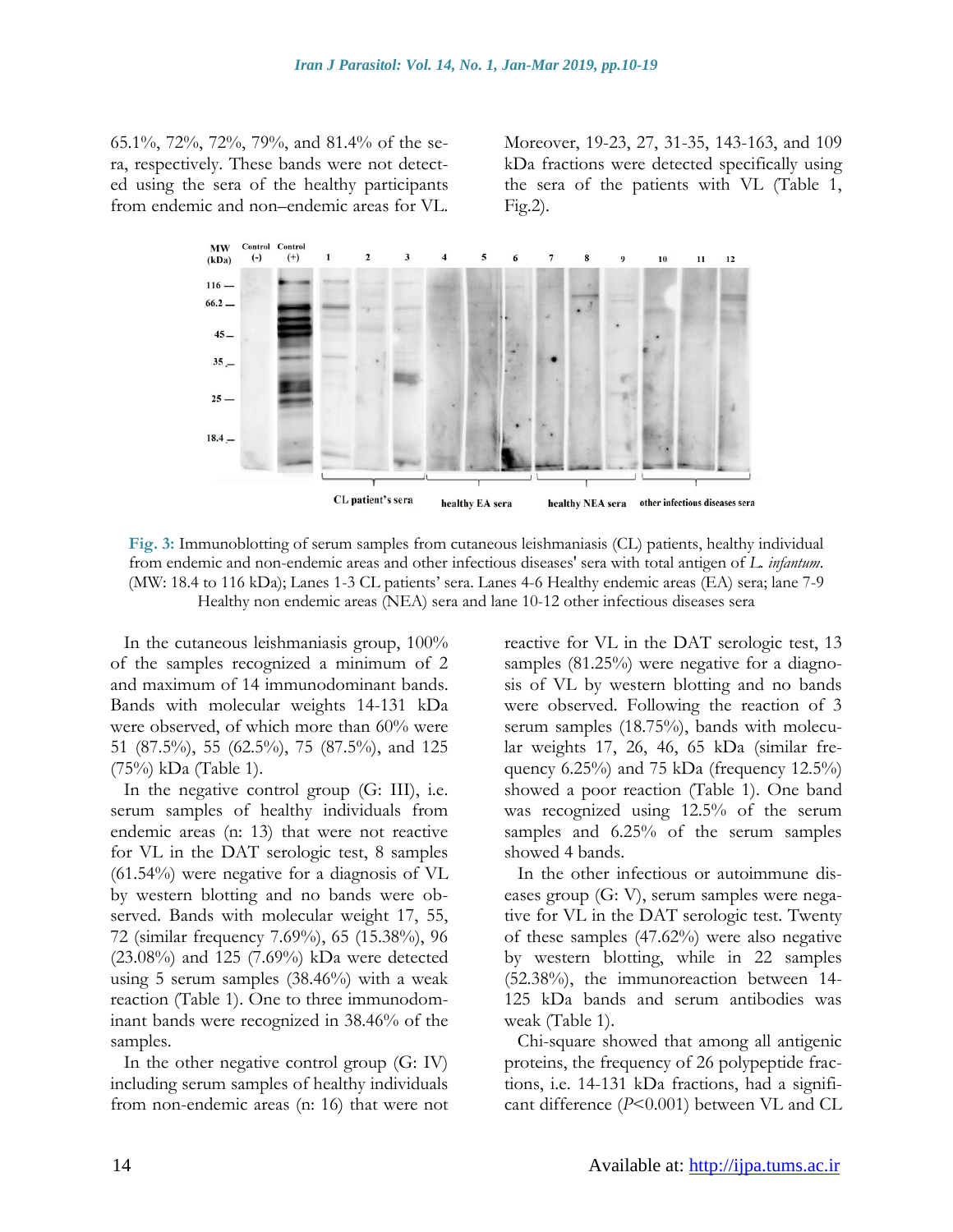groups (G: I, II) versus other groups (G: III, IV, V). There was also a significant difference (*P*<0.001) in the frequency of 28 polypeptide fractions including 14-131 kDa fractions between the VL group (G: I) versus healthy controls and other diseases groups (G: III, IV, V). There was a significant difference (*P*<0.001) in the frequency of 28 polypeptide fractions including 17-131 kDa fractions between the VL

group (G: I) versus other groups (G: II, III, IV, V).

A significant difference (*P*<0.05) was also observed in the band frequency between VL patients group (G: I) and CL patients group (G: II) for 7 polypeptide fractions including 29 (*P*=0.001), 31 (*P*=0.034), 33 (*P*=0.010), 35 (*P*=0.005), 46 (*P*=0.003), 47 (*P*=0.001), 65 (*P*=0.037) kDa fractions.

**Table 1:** Frequency of *L. infantum* antigens recognized by sera from visceral leishmaniasis patients (VL, n: 43), cutaneous leishmaniasis patients (CL, n: 8), sera from healthy individual from endemic (EA, n: 13) and nonendemic (NE, n: 16) areas for visceral leishmaniasis and other infectious diseases sera (n: 42)

| Proteins (kDa) | Group I    | <b>Group II</b> | <b>Group III</b> | <b>Group IV</b> | Group V          |
|----------------|------------|-----------------|------------------|-----------------|------------------|
| No: 34 bands   | (VL)       | CL)             | (healthy EA)     | (healthy NEA)   | (other diseases) |
|                | $(N=43; %$ | $(N=8; %$       | $(N=13; %$       | $(N=16; %$      | $(N=42; %$       |
| 14             | 27.91      | 50.00           | 0.00             | 0.00            | 2.38             |
| 17             | 62.79      | 37.50           | 7.69             | 6.25            | 0.00             |
| 19             | 20.93      | 0.00            | 0.00             | 0.00            | 0.00             |
| 20             | 23.26      | 0.00            | 0.00             | 0.00            | 0.00             |
| 21             | 27.91      | 0.00            | 0.00             | 0.00            | 0.00             |
| 23             | 4.65       | 0.00            | 0.00             | 0.00            | 0.00             |
| 26             | 32.56      | 0.00            | 0.00             | 6.25            | 2.38             |
| 27             | 13.95      | 0.00            | 0.00             | 0.00            | 0.00             |
| 29             | 81.40      | 25.00           | 0.00             | 0.00            | 4.76             |
| 31             | 65.12      | 25.00           | 0.00             | 0.00            | 0.00             |
| 33             | 72.09      | 25.00           | 0.00             | 0.00            | 0.00             |
| 35             | 53.49      | 0.00            | 0.00             | 0.00            | 0.00             |
| 38             | 37.21      | 25.00           | 0.00             | 0.00            | 0.00             |
| 41             | 41.86      | 12.50           | 0.00             | 0.00            | 2.38             |
| 43             | 16.28      | 0.00            | 0.00             | 0.00            | 0.00             |
| 44             | 16.28      | 0.00            | 0.00             | 0.00            | 2.38             |
| 46             | 76.74      | 25.00           | 0.00             | 6.25            | 2.38             |
| 47             | 72.09      | 12.50           | 0.00             | 0.00            | 2.38             |
| 51             | 79.07      | 87.50           | 0.00             | 0.00            | 7.14             |
| 55             | 83.72      | 62.50           | 7.69             | 0.00            | 9.52             |
| 62             | 81.40      | 50.00           | 0.00             | 0.00            | 4.76             |
| 65             | 37.21      | 0.00            | 15.38            | 6.25            | 7.14             |
| 72             | 69.77      | 50.00           | 7.69             | 0.00            | 16.67            |
| 75             | 90.70      | 87.50           | 0.00             | 12.5            | 11.90            |
| 82             | 32.56      | 25.00           | 0.00             | 0.00            | 9.52             |
| 89             | 34.88      | 37.50           | 0.00             | 0.00            | 0.00             |
| 96             | 44.19      | 25.00           | 23.08            | 0.00            | 4.76             |
| 99             | 46.51      | 12.50           | 0.00             | 0.00            | 11.90            |
| 109            | 44.19      | 12.50           | 0.00             | 0.00            | 0.00             |
| 125            | 88.37      | 75.00           | 7.69             | 0.00            | 21.43            |
| 131            | 30.23      | 12.50           | 0.00             | 0.00            | 0.00             |
| 143            | 11.63      | 0.00            | 0.00             | 0.00            | 0.00             |
| 152            | 11.63      | 0.00            | 0.00             | 0.00            | 0.00             |
| 163            | 4.65       | 0.00            | 0.00             | $0.00\,$        | 0.00             |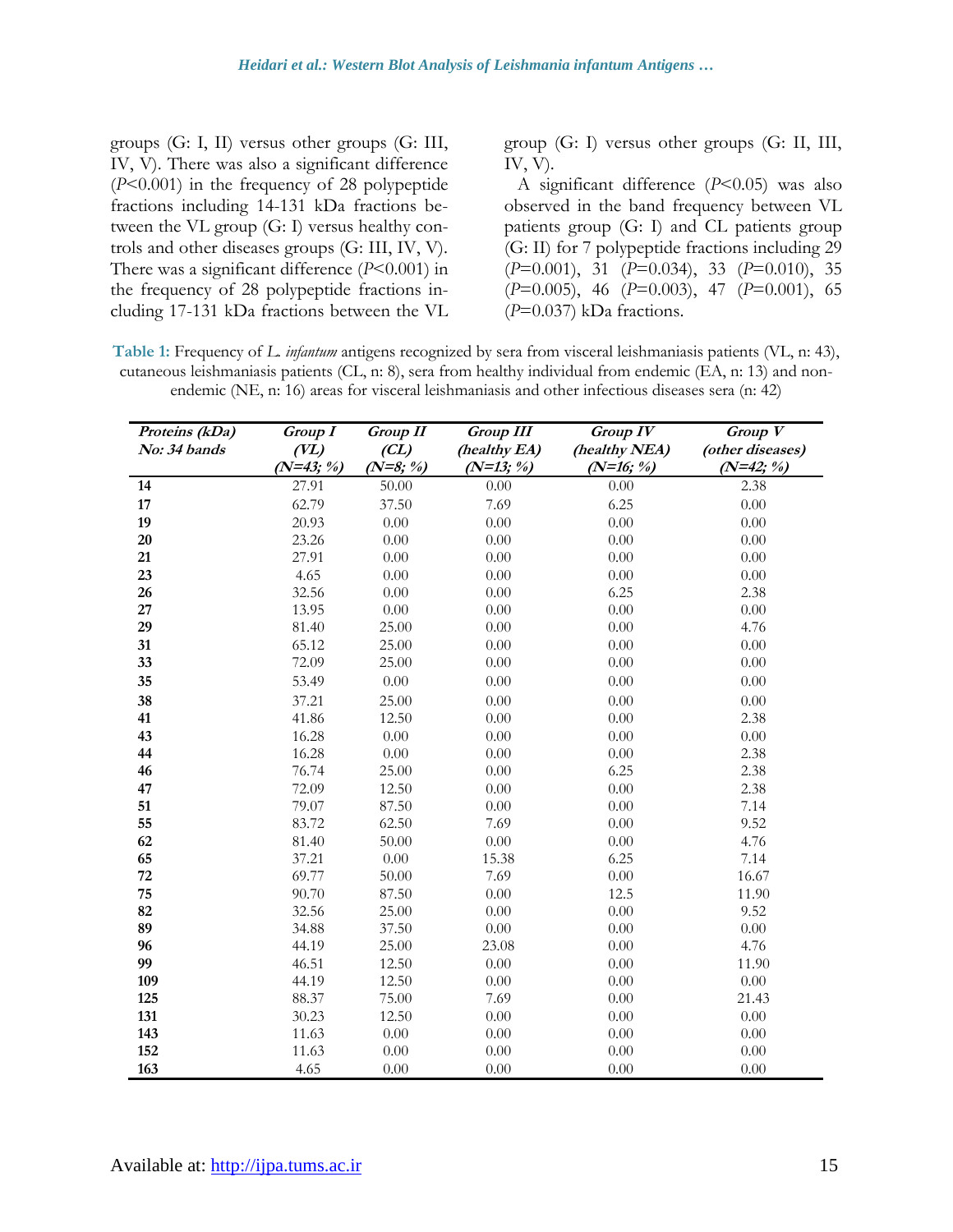## **Discussion**

As a general rule, western blotting can be performed to diagnose different types of VL in humans and reservoir hosts (dogs) and also patients suffering from both HIV/AIDS and VL simultaneous, PKDL and post treatment follow-up and identifying carriers in endemic areas (18-20). In addition, this method can be used to evaluate the host- parasite interaction and recombinant antigen purity. Western blotting helps to assess the detection power of different antigens in specific strains and identify immunodominant antigens (18, 21, 22).

In this research, a profile of different immunodominant polypeptide fractions of Iranian *L. infantum* total antigens was observed using the sera of VL and CL patients, negative control subjects from endemic and non-endemic areas, and patients with other infectious diseases such as malaria and toxoplasmosis, etc. (Figs. 2, 3).

Among them, 85% of the proteins were detected as immunodominant bands using the sera of VL patients. This variety is because of the stimulation of B lymphocytes and antibody production in VL patients. Such various patterns are due to both the antigenic structure of the used parasite and also the patient's genetic background which affects the immune response.

Thirty-four bands with molecular weights 14-163 kDa were observed in VL patients group. In a similar study using proteins from *Leishmania chagasi* / *Leishmania donovani*, 36 bands with molecular weights 14.5-123 kDa were observed in American visceral leishmaniasis patients group, and 23 bands with molecular weights of 18.5-115 kDa were observed in CL patients group (23).

The immunoblotting method was used on the *L. infantum* strain. Sera of VL and CL patients recognized numerous antigens with molecular weights ranging from 12–94 kDa and 14-68 kDa, respectively (24).

In western blotting, it is difficult to determine the molecular weight of the protein on the SDS-PAGE and various items like culture factors, the growth phase of the *Leishmania* parasite, the concentration and size of the SDS-PAGE, and the type of protein marker affect the determination of the molecular weight of polypeptide fractions. Moreover, the diverse results of most studies may be due to different strains of *Leishmania* and various protein preparation approaches (24-26).

In this study, most of the immunodominant polypeptide fractions had molecular weights 14-75 kDa (Table 1). The immunoblotting method was used on the *L. infantum* strain and serum samples of VL patients and reported that 14-16 kDa antigens had the highest specificity (27). Some immunodominant polypeptide fractions with high molecular weights (82- 163 kDa) were observed. Such bands with molecular weights 119 and 123 kDa were observed in the reaction of VL patients' sera with *L. infantum* antigens (23). Moreover, a similar study showed a 119kDa band (28).

In our study, 34 out of 40 *L. infantum* polypeptide fractions were recognized as immunodominant proteins in reaction with VL patients' sera. In the VL group, the most positive reaction was recognized in immunodominant polypeptide fractions with molecular weights of 75 (90.70%), 125 (88.37%), and 55 (83.72%) kDa.

Proteomic, mass spectrometry and immunoblotting techniques were used. The results showed immunodominant proteins with molecular weights 75 and 55 kDa in reaction between *L. infantum* promastigotes and VL patients' sera (21). Considering their molecular weight and search for *Leishmania* parasite proteins in the Protein Data Bank (PDB), the proteins are probably related to heat-shock protein 70 kDa and histidine secretory acid phosphate, involved in parasite pathogenesis. Heat shock proteins (HSPs), also known as molecular chaperones, are highly conserved molecules that play important roles in protein folding, assembly of protein complexes, translocation of proteins across cellular compartments, and immunological developments (29, 30).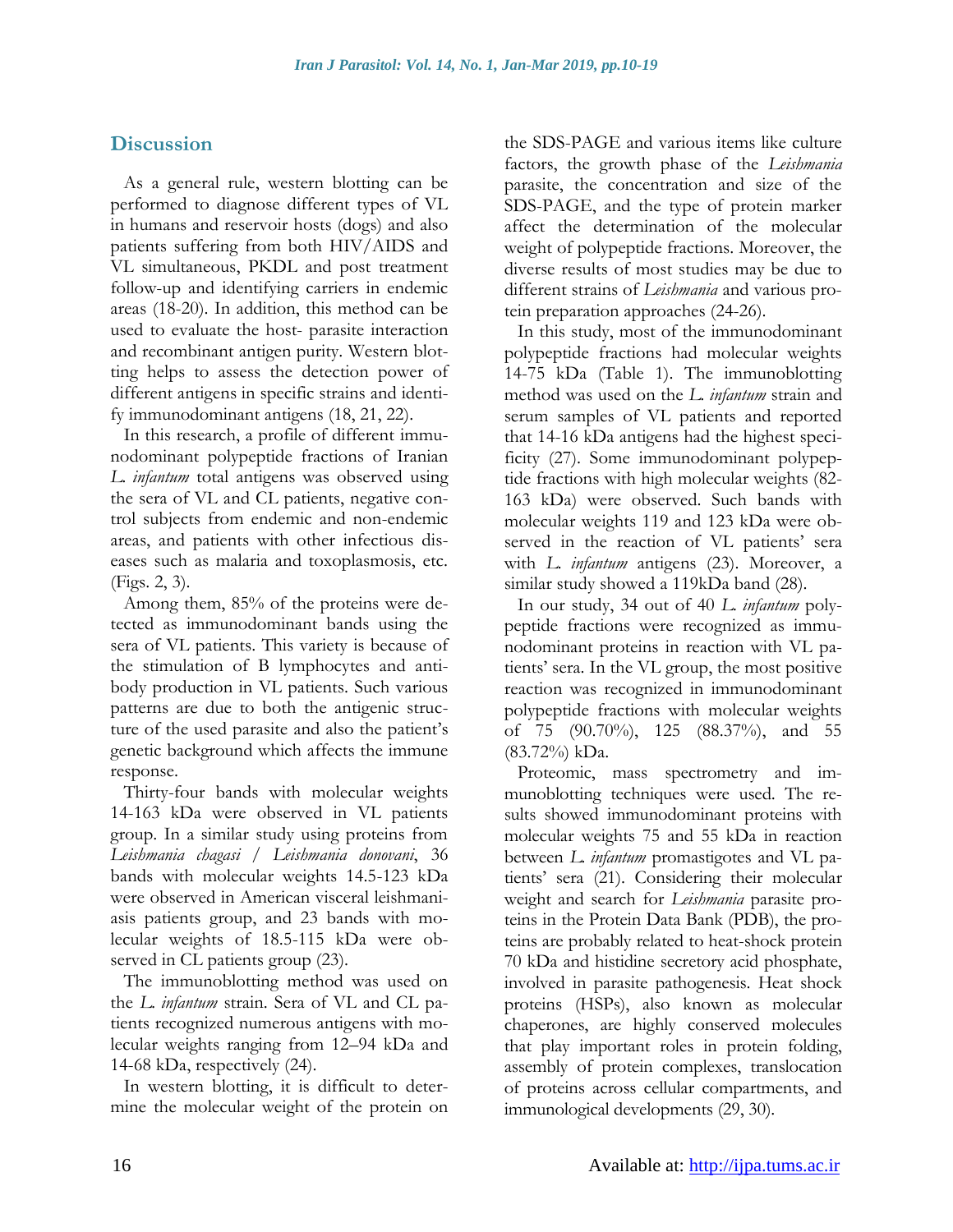Moreover, in this study, proteins with molecular weights 31-53 kDa and 60-62 kDa were seen in more than 50% of the cases using the sera of VL patients. In a similar study, there was antibody against 63 kDa polypeptide fractions in the sera of 59 (96.7%) and against 32-35 kDa fractions in the sera of 51 (83.6%) CL patients (31).

These proteins are categorized as protein groups with effective roles in pathogenesis like elongation factors, chaperones; as well as tubulin and other housekeeping proteins (32). Chaperones are molecular components in the maintenance of *Leishmania* cellular homeostasis and survival, not only during stress but also under optimal growth conditions (33). From other proteins with more than 50% frequency, 16-17 kDa polypeptide fractions like ribosomal protein, P-21 protein, and hypothetical proteins, 27-30 kDa and 32-33 kDa proteins such as cysteine protease and calreticulin, 35 kDa proteins like phosphoglycan beta galactosyltransferase and surface antigen like protein, and 51 kDa proteins such as beta-tubulin can be mentioned. Moreover, the 70 kDa fraction is related to HSP 70 (21, 34).

Therefore, immunoblotting can help to identify immunogenic proteins to be used as biomarkers for diagnosis, treatment, and follow-up after confirmation with more advanced approaches like proteomics and mass spectrometry  $(35)$ .

In this research, the maximum number of polypeptide fractions (28 bands) had a significant difference between VL and other groups, including negative control groups and other infectious disease, which may indicate the presence of specific antibodies in VL patients against these polypeptide fractions. These polypeptide fractions can be used as a biomarker for the diagnosis of VL.

We found a significant difference in the lowest number of polypeptide bands (6 bands) between visceral and cutaneous leishmaniasis groups. The reason for lack of any significant difference in immunodominant bands between VL and CL groups in most cases might be the high similarity of *L. infantum* antigenic proteins with *L. major* and *L. tropica* species.

The present study demonstrated that the immunoblotting technique does not have enough discriminatory power to differentiate VL from CL.

In addition, a significant difference was observed in some cases like 29-35, 46-47, 65 kDa polypeptide fractions that might be due to the presence of specific antigenic proteins in *L. infantum* or decreased humoral immune system stimulation resulting in the absence of antibody production against the above antigenic proteins in CL patients.

The recognized immunodominant polypeptide fractions in healthy subjects group from endemic and non-endemic areas may indicate the presence of cross-reaction between the antibody present in the patients' sera and *L. infantum* polypeptides. The sera of the patients with viral and microbial diseases did not react with *L. infantum* antigens. Most of the crossreactions were related to parasitic infections, especially toxoplasmosis and malaria detected in 72, 75, 99, and 125 kDa bands.

### **Conclusion**

As expected, some of the proteins identified in the present work were previously associated with humoral responses in VL and are candidate antigens for diagnosis. Western blotting would be the most ideal approach if it could distinguish positive sera from the sera of negative controls and patients with other infectious diseases. However; there is no special fraction to detect 100% of the disease cases correctly and more attempts are necessary. This technique could be a primary step for further exploration of VL immunodominant antigens detection by advanced techniques like proteomics approach for investigations in future planning.

# **Acknowledgements**

This study was financially supported by the Iran National Science Foundation (INSF)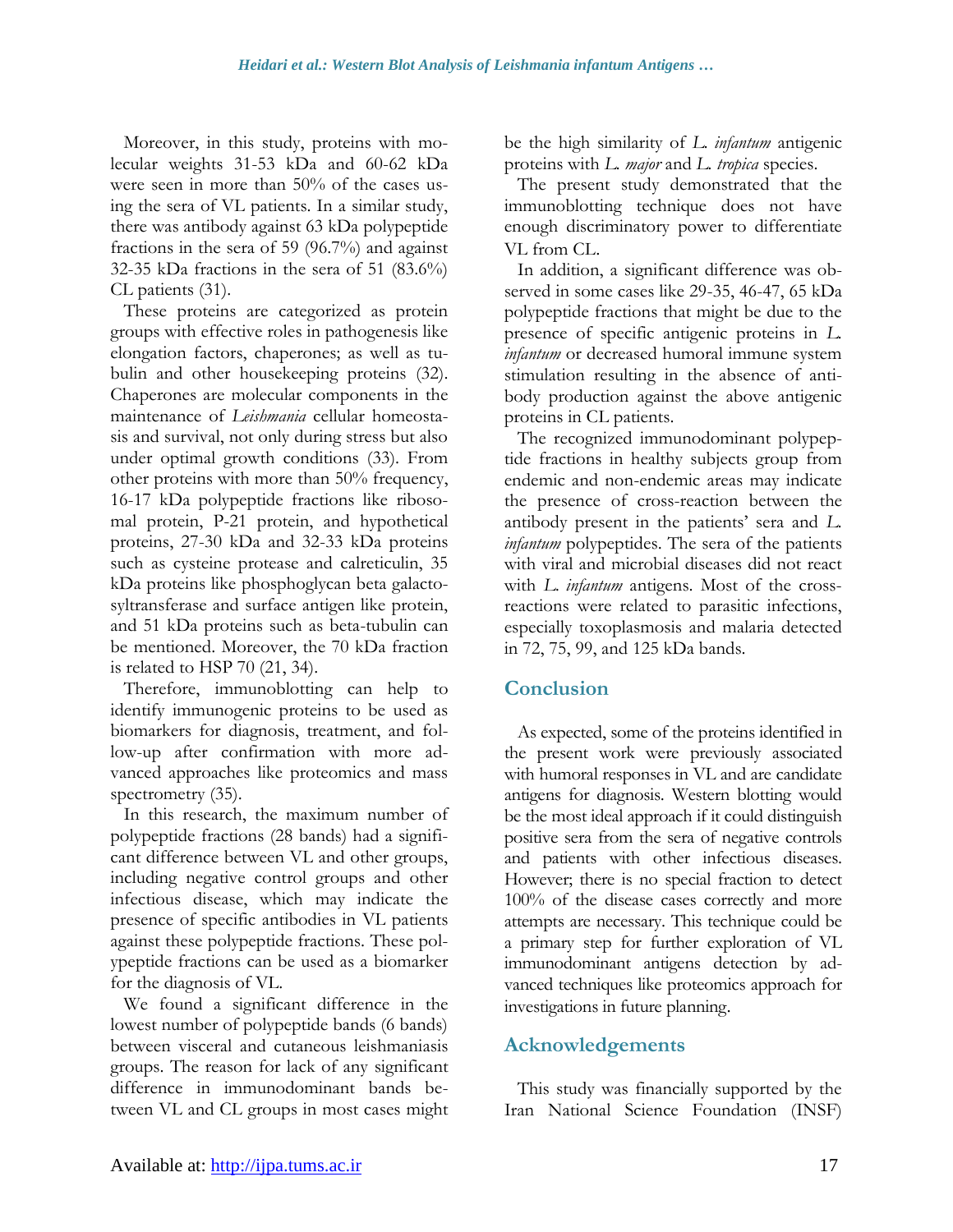(project no. 92030283 and also Tehran University of Medical Sciences grant (Projects No 92-01-160-21598).

### **Conflicts of interest**

The authors declare that they have no conflicts of interest.

### **References**

- 1. Alvar J, Vélez ID, Bern C et al. Leishmaniasis worldwide and global estimates of its incidence. PLoS One. 2012;7(5):e35671.
- 2. World Health Organization. Report of a meeting of the WHO Expert Committee on the Control of Leishmaniases, Geneva 22-26 March 2010.
- 3. Hajjaran H, Mohebali M, Teimouri A et al. Identification and phylogenetic relationship of Iranian strains of various *Leishmania* species isolated from cutaneous and visceral cases of leishmaniasis based on N-acetylglucosamine-1 phosphate transferase gene. Infect Genet Evol. 2014;26:203-212.
- 4. Mohebali M. Epidemiological status of visceral leishmaniasis in Iran: experiences and review of literature. J Clin Exp Pathol. 2012;S3:003.
- 5. Tanoli ZM, Rai ME, Gandapur A. Clinical presentation and management of visceral leishmaniasis. J Ayub Med Coll Abbottabad. 2005;17(4):51-53.
- 6. Sakkas H, Gartzonika C, Levidiotou S. Laboratory diagnosis of human visceral leishmaniasis. J Vector Borne Dis. 2016;53(1):8-16.
- 7. De Ruiter C, Van der Veer C, Leeflang M et al. Molecular tools for diagnosis of visceral leishmaniasis: systematic review and metaanalysis of diagnostic test accuracy. J Clin Microbiol. 2014;52(9):3147-3155.
- 8. Boelaert M, Rijal S, Regmi S et al. A comparative study of the effectiveness of diagnostic tests for visceral leishmaniasis. Am J Trop Med Hyg. 2004;70(1):72-77.
- 9. Elmahallawy EK, Martinez AS, Rodriguez-Granger J et al. Diagnosis of leishmaniasis. J Infect Dev Ctries. 2014;8(08):961-972.
- 10. Mohebali M, Edrissian G, Nadim A et al. Application of direct agglutination test (DAT) for the diagnosis and seroepide-miological

studies of visceral leishmaniasis in Iran. Iran J Parasitol. 2006;1(1):15-25.

- 11. Mohebali M. Visceral leishmaniasis in Iran: review of the epidemiological and clinical features. Iran J Parasitol. 2013;8(3):348-358.
- 12. Agallou M, Athanasiou E, Samiotaki M et al. Identification of immunoreactive *Leishmania infantum* protein antigens to asymptomatic dog sera through combined immunoproteomics and bioinformatics analysis. PLoS One. 2016;11(2):e0149894.
- 13. Singh N, Sundar S. Integrating genomics and proteomics permits identification of immunodominant antigens associated with drug resistance in human visceral leishmaniasis in India. Exp Parasitol. 2017;176:30-45.
- 14. Mahmood T, Yang P-C. Western blot: technique, theory, and trouble shooting. N Am J Med Sci. 2012;4(9):429-434.
- 15. Méchin V, Damerval C, Zivy M. Total protein extraction with TCA-acetone. Methods Mol Biol. 2007;355:1-8.
- 16. Hajjaran H, Mousavi P, Burchmore R et al. Comparative proteomic profiling of *Leishmania tropica*: Investigation of a case infected with simultaneous cutaneous and viscerotropic leishmaniasis by 2-dimentional electrophoresis and mass spectrometry. Iran J Parasitol. 2015;10(3):366-380.
- 17. Bradford MM. A rapid and sensitive method for the quantitation of microgram quantities of protein utilizing the principle of protein-dye binding. Anal Biochem. 1976;72:248-254.
- 18. Jamal F, Shivam P, Kumari S et al. Identification of *Leishmania donovani* antigen in circulating immune complexes of visceral leishmaniasis subjects for diagnosis. PloS One. 2017;12(8):e0182474.
- 19. Salotra P, Raina A, Ramesh V. Western blot analysis of humoral immune response to *Leishmania donovani* antigens in patients with post-kala-azar dermal leishmaniasis. Trans R Soc Trop Med Hyg. 1999;93(1):98-101.
- 20. Santos-Gomes G, Gomes-Pereira S, Campino L et al. Performance of immunoblotting in diagnosis of visceral Leishmaniasis in human immunodeficiency virus-*Leishmania* sp. coinfected patients. J Clin Microbiol. 2000;38(1):175-178.
- 21. Coelho VT, Oliveira JS, Valadares DG et al. Identification of proteins in promastigote and